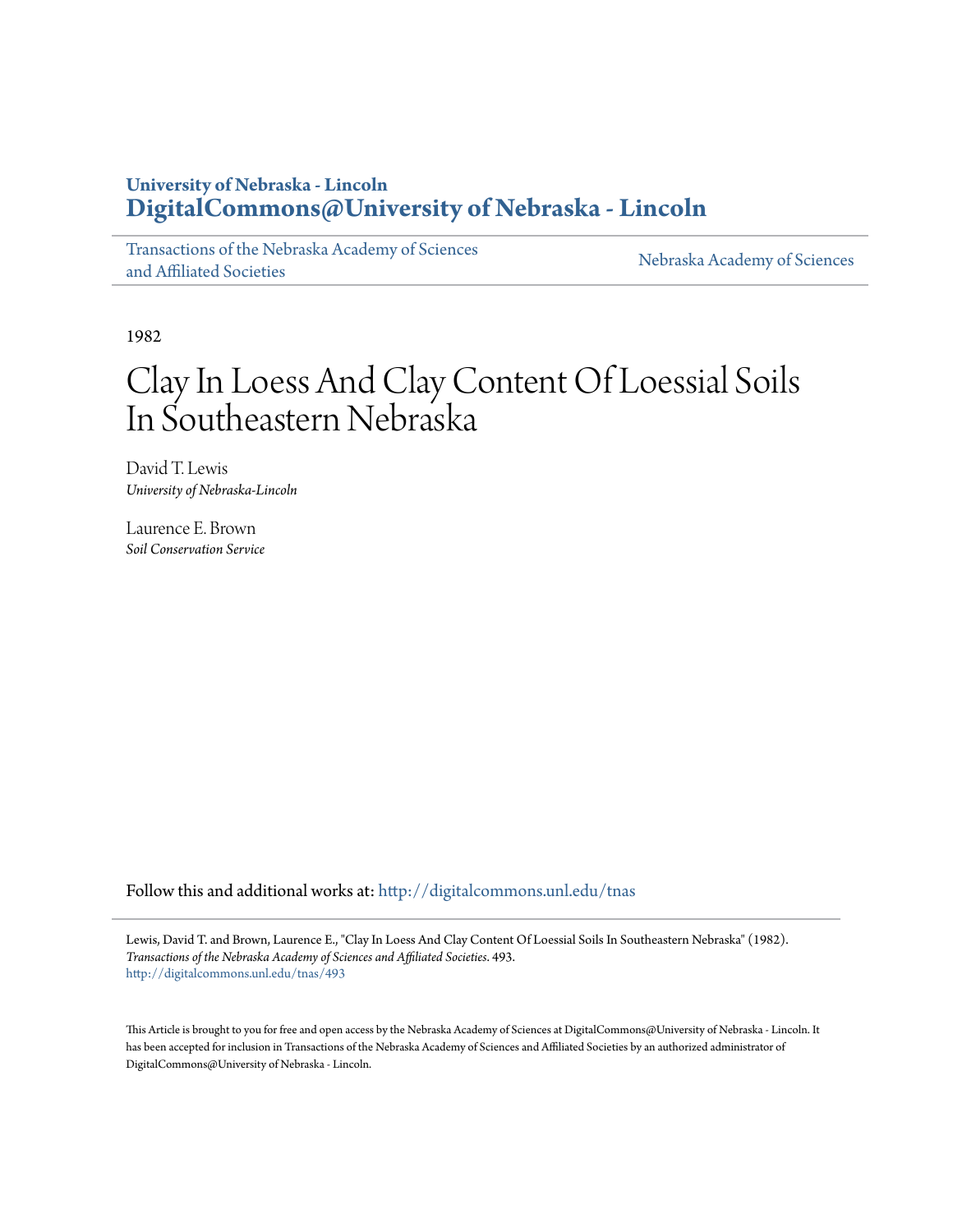# **CLAY IN LOESS AND CLAY CONTENT**

# **OF LOESSIAL SOILS IN SOUTHEASTERN NEBRASKA \***

David T. Lewis

and Laurence E. Brown

Department of Agronomy University of Nebraska-Lincoln Lincoln, Nebraska 68583

Soil Conservation Service Salina, Kansas 67401

Clay content of Peorian loess and of control sections in soils formed from this loess was determined along transects perpendicular to loess sources in southeastern Nebraska. Maps showing geographic location of areas of equal clay content in the loess and in the control sec· tions were constructed to show relationships. In the parent loess, clay content and distance from source were significantly linear in relationship. In coarser·textured loess relatively near the source, clay content of control sections of soils formed in the loess were also linear. In loess more distant from the source, little relationship between clay content in control sections and distance of parent loess from source was evident. The overall relationship between clay content of control sections and distance was quadratic. Apparently in more clayey loess farther from the source, pedogenic factors other than parent-material clay content dominates the reasons why clay content in loessial soils differs. The maps are useful in development of soil surveys within the study area of southeastern Nebraska.

#### t t t

### **INTRODUCTION**

Loess of Peorian age (Schultz and Stout, 1945; Lugn, 1962; Reed and Dreeszen, 1965) is parent material for soils throughout much of southeastern Nebraska. For example in Lancaster County, 65% of upland soils formed in this loess (Brown, 1980). These loessial soils are similar in many ways, for they formed under rather uniform conditions of climate, vegetation, time, and topography as well as parent material. However, these soils are not all the same. Major differences in content and distribution of clay in the solum, and differences resulting from altered drainage and aeration of the soil, because of the differences in clay content, exist within the soils of the region. Directly or indirectly, clay

content of the parent loess governs to a large degree clay content of the soil formed in the loess. Therefore, if regions of uniform clay content within the parent loess are mapped, predictions of the geographic occurrence of soil series that differ mainly because of differences in clay content and factors associated with this difference are possible. This was the reason for this study. The aim was to map clay content of loess and soils in that loess to facilitate the completion of soil surveys in the region.

The region included much of Cass, Gage, Johnson, Lancaster, Nemaha, Otoe, Pawnee, and Richardson counties in Nebraska. The area is within the Sharpsburg-Marshall, the Wymore-Pawnee, and the Marshall-Monona soil associations (Elder, 1969). Loessial soils are mainly within the Monona, Marshall, Sharpsburg, and Wymore soil series. These soils are Mollisols and differ mainly in the amount of clay in their subsoil, called the "control section." They are underlain at depths of usually  $>1$  m by loess. This loess is the C horizon of the soil profile. Clay contents of control sections are usually 26 to 30% for the Monona, 31 to 36% for the Marshall, 37 to 42% for the Sharpsburg, and 42 to 48% for the Wymore soil series. Soil properties resulting from decreased drainage and aeration as clay content increases are also apparent as differences among these soils. Loess sources in the region were probably the valleys of the Platte and Missouri rivers (Reed and Dreeszen, 1965).

Established hypotheses suggest that clay content of loess and of loessial soils increases with distance from the source of loess (Smith, 1942; Hutton, 1947; Ruhe, 1969 and 1973; Frazee, Fehrenbacher, and Krumbein, 1970). Thickness of loess mantle and rate of loess deposition also decrease as distance from the source increases (Kollmorgen, 1963). A thin, slowly deposited loess weathers more rapidly than a thicker,

<sup>\*</sup>Published as Journal Series No. 5614, Agricultural Experiment Station, University of Nebraska-Lincoln.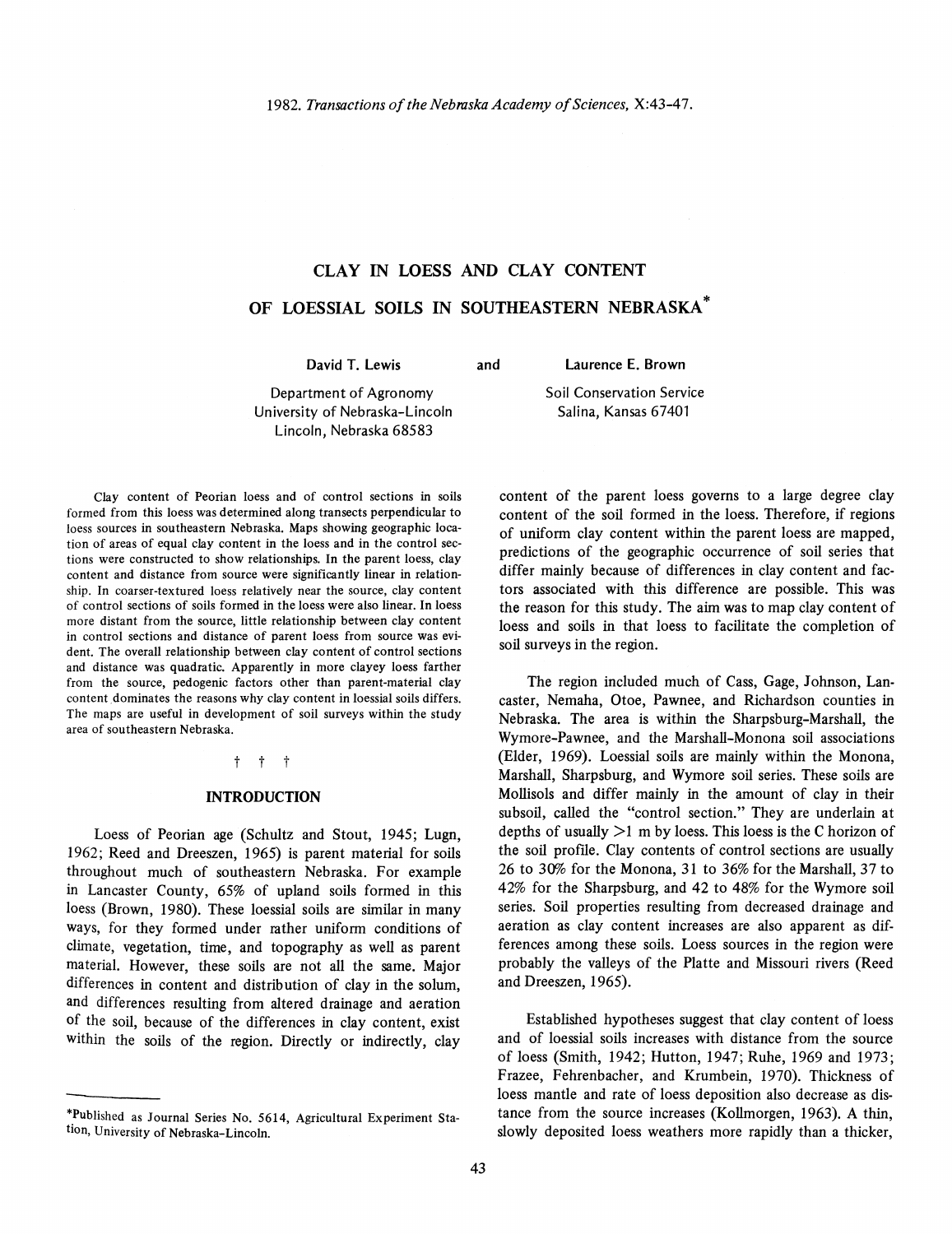#### 44 D. T. Lewis and L. E. Brown

more rapidly deposited loess. Therefore, even though its clay content was initially similar to that of a thicker loess, weathering within the thin loess increases its clay content within a relatively short time (Hutton, 1947; Springer, 1948), assuming clay-forming minerals exist within the loessial silts. Hence, in an idealized situation within the study area where clay content of loess mainly governs differences in upland soils that form, Monona soils should exist nearest the source of loess followed by Marshall, Sharpsburg, and Wymore soils in sequence as distance from the source increases. Following the intent of the study, location of map boundaries between these major soil areas should be more apparent once clay content of loess across the region was established. In addition, the relationship between clay content of loess and the clay content of loessial-soil control sections could be clarified.

#### **MATERIALS AND METHODS**

Forty-seven soil sampling sites were located along transects perpendicular to loess sources in the region. Sites were on



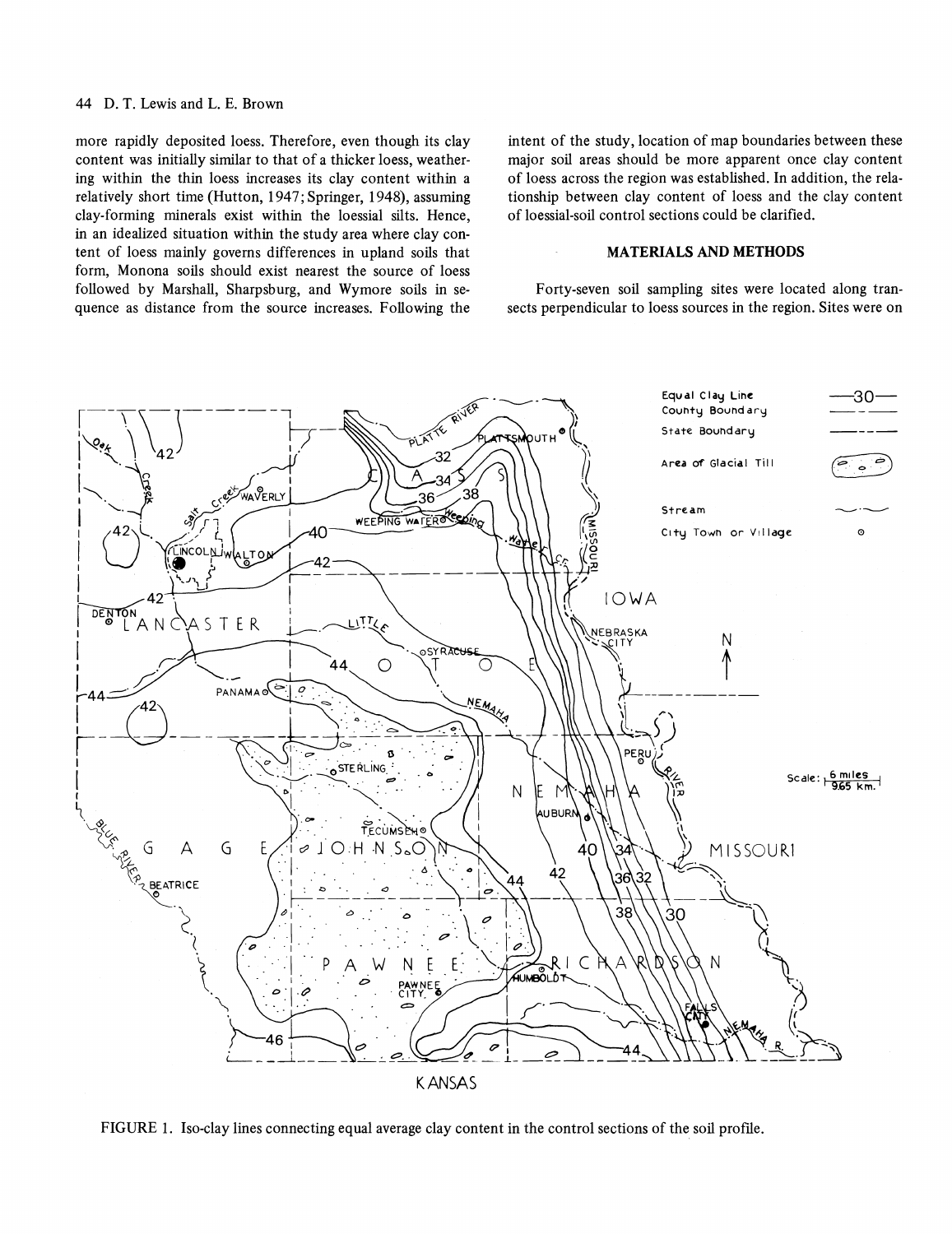linear, upland slopes with gradients of 4 or 5%. Convex slopes and narrow, convex divides were avoided as sample sites because erosion on these landscape components has usually severely altered soil properties. No sample was taken in parts of the study area where loess is very thin and mantles only narrow, convex divides on a glacial till landscape (Figs. 1 and 2).

Sample sites were selected to be representative of the landscape. Several pedons at each sampling site were examined Clay in loess and clay content of loessial soils 45

to determine the pedon modal for that site. A soil profile was exposed by digging a hole, horizons were described (Anonymous, 1975), and samples of each were taken. Care was taken to sample the C horizons well beneath the solum, where they showed no apparent effect of soil formation, and represented the parent loess.

Clay content was determined by the pipette method (Anonymous, 1967). Samples were treated with sodium acetate to remove carbonates and with sodium dithionite to



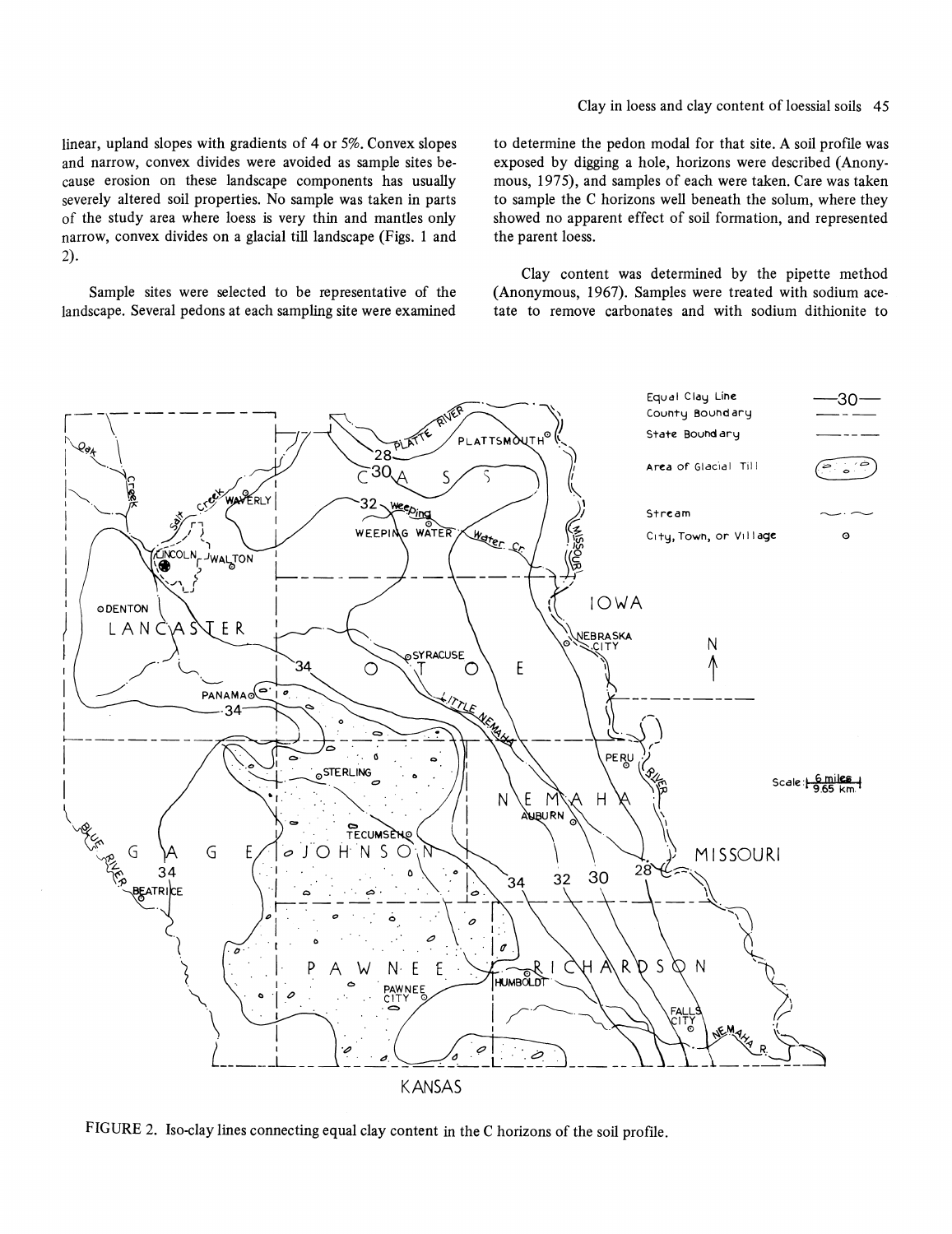#### 46 D. T. Lewis and L. E. Brown

remove iron prior to dispersion with sodium hexametaphosphate. Samples with known clay content were run as check samples with the study samples. Weighted averages of control sections were calculated. Selected control sections were either the argillic horizon, its top 50 cm, or the proflie depth from 25 to 100 cm (Bl, B2, and B3 horizons usually) (Anonymous, 1975). Clay contents of control sections and of parent loess (C horizon) were plotted on base maps of the study area. Lines joining points of equal clay distribution were established on the maps so that geographic areas of soils and 10ess with certain ranges in clay content could be visualized (Figs. 1 and 2).

#### RESULTS AND DISCUSSION

Maps constructed following the described procedure are presented in Figures 1 and 2. It is apparent that a relationship exists between clay content of control sections of soils and that of the parent loess (C horizon). A tendency for clay content of soils and loess to increase with distance from presumed source is also evident. This tendency is more apparent near the source than farther from it. Statistical analysis suggests that while the relationship between clay content of the loess and distance from the source is significantly linear, that between clay content of control sections and distance from source is quadratic. This suggests that factors other than clay content of the parent loess in part govern clay content in the control sections (Fig. 3). These calculations indicated that for control sections, 62% of the variation in clay content could be attributed to variation in clay content of parent loess. The remaining variation must be accounted for by pedogenic factors such as those described by Al-Janabi and Drew (1967), Lewis and Drew (1973), Al-Barrak and Lewis (1978), or by factors as yet unexplained. Others (Hanna and Bidwell, 1955) have suggested that variation in soil clay content is wholly dependent on that of the parent loess. In the loess of lower clay content  $(\leq 32\%)$  or within the area east and north of the 32% clay line for C horizons (Fig. 1), relationship between distance from source and clay content of soil control sections was linear. Apparently in soils formed in the coarser-textured loess, clay content of parent loess is the significant determinant of clay content of control sections. In the finer-textured loess farther from the source, other factors become effective. One may be the rate at which loess was deposited differentially on a sloping landscape far from the source and the stimulus this had on the rate of weathering and consequent clay formation in the soil (AI-Janabi and Drew, 1967).

It is evident from Figures 1 and 2 that within the areas of 32 to 34% clay in the loess, control-section clay contents may vary from about 40% to nearly 47%. In the past, loess thickness and colors that suggest lack of adequate drainage have been associated with higher clay contents of loessial soils (AI-Janabi and Drew, 1967). This relationship was not



FIGURE 3. Effect of distance from loess source on clay content of parent loess and soil proflie control sections.

evident in this study. Loess at all sites sampled was in excess of 250 cm thick. In addition, loess with grayer hues (2.5Y or 5Y-Munsell system) was not higher in clay content than browner loess, nor were soils with high clay contents in their control sections consistently associated with the grayer Peorian loess.

#### **CONCLUSIONS**

It appears that within the area of coarser-textured loess  $(\leq 32\%$  clay) a significant relationship between distance from loess source and clay content of soil control sections exists. Therefore, boundaries separating major areas of Sharpsburg from Marshall soils as well as boundaries separating major areas of Marshall from Monona soils may be established. Here, soil clay content may be explained entirely by clay content of the parent loess. Beyond distances from the source greater than that of the 32% clay line (Fig. 1), the relationship is sufficiently unclear to warrant hesitation in predicting the occurrence of Sharpsburg or Wymore soils based on the clay content of parent loess.

#### **REFERENCES**

- AI-Barrak, S., and D. T. Lewis. 1978. Soils of a grasslandforest ecotone in eastern Nebraska. *Journal of the Soil Science Society of America, 42:334-339.*
- AI-Janabi, A. M., and J. V. Drew. 1967. Characterization and genesis of a Sharpsburg-Wymore soil sequence in